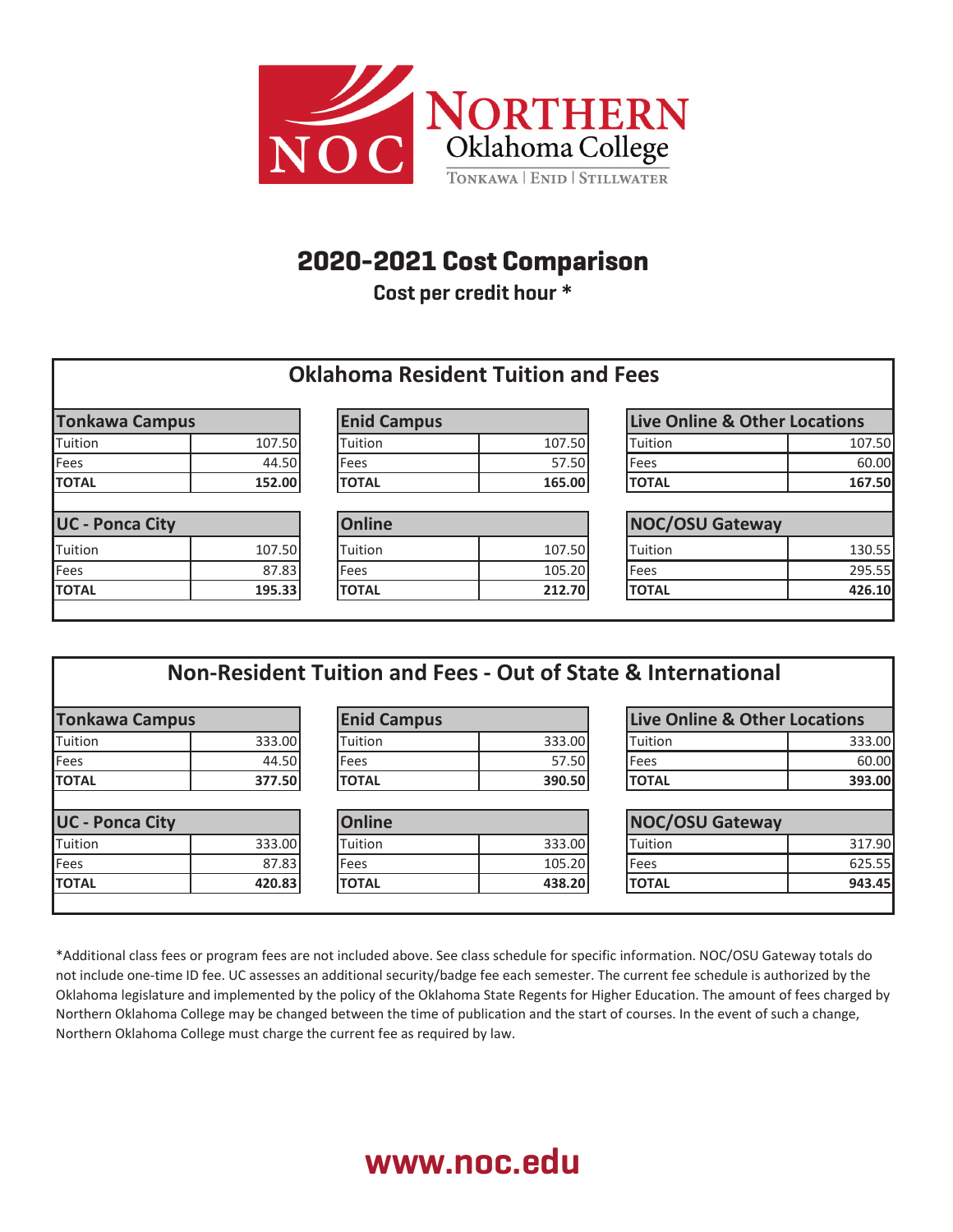

## **2020-2021 Cost Comparison Northern Oklahoma College**

**Semester cost for 15 credit hours \* 2020-2021 Cost Comparison 2020** COST TOF 15 Creat Cours<br>Interacts

|                        |          |                    | <b>Oklahoma Resident Tuition and Fees</b> |                               |          |
|------------------------|----------|--------------------|-------------------------------------------|-------------------------------|----------|
| <b>Tonkawa Campus</b>  |          | <b>Enid Campus</b> |                                           | Live Online & Other Locations |          |
| <b>Tuition</b>         | 1,612.50 | <b>Tuition</b>     | 1,612.50                                  | Tuition                       | 1,612.50 |
| Fees                   | 667.50   | <b>Fees</b>        | 862.50                                    | Fees                          | 900.00   |
| <b>TOTAL</b>           | 2,280.00 | <b>TOTAL</b>       | 2,475.00                                  | <b>TOTAL</b>                  | 2,512.50 |
| <b>UC - Ponca City</b> |          | Online             |                                           | <b>NOC/OSU Gateway</b>        |          |
| Tuition                | 1,612.50 | Tuition            | 1,612.50                                  | Tuition                       | 1,958.25 |
| Fees                   | 1,317.45 | Fees               | 1,578.00                                  | Fees                          | 4,433.25 |
| <b>TOTAL</b>           | 2,929.95 | <b>TOTAL</b>       | 3,190.50                                  | <b>TOTAL</b>                  | 6,391.50 |

| <b>Tonkawa Campus</b>  |          | <b>Enid Campus</b> |          | Live Online & Other Locations |           |
|------------------------|----------|--------------------|----------|-------------------------------|-----------|
| Tuition                | 4,995.00 | Tuition            | 4,995.00 | Tuition                       | 4,995.00  |
| Fees                   | 667.50   | Fees               | 862.50   | Fees                          | 900.00    |
| <b>TOTAL</b>           | 5,662.50 | <b>TOTAL</b>       | 5,857.50 | <b>TOTAL</b>                  | 5,895.00  |
| <b>UC - Ponca City</b> |          | <b>Online</b>      |          | <b>NOC/OSU Gateway</b>        |           |
| Tuition                | 4,995.00 | Tuition            | 4,995.00 | Tuition                       | 4,768.50  |
| Fees                   | 1,317.45 | Fees               | 1,578.00 | <b>Fees</b>                   | 9,383.25  |
| <b>TOTAL</b>           | 6,312.45 | <b>TOTAL</b>       | 6,573.00 | <b>TOTAL</b>                  | 14,151.75 |

\*Additional class fees or program fees are not included above. See class schedule for specific information. NOC/OSU Gateway totals do not include one-time ID fee. UC assesses an additional security/badge fee each semester. The current fee schedule is authorized by the Oklahoma legislature and implemented by the policy of the Oklahoma State Regents for Higher Education. The amount of fees charged by Northern Oklahoma College may be changed between the time of publication and the start of courses. In the event of such a change, Northern Oklahoma College must charge the current fee as required by law.

# **www.noc.edu**